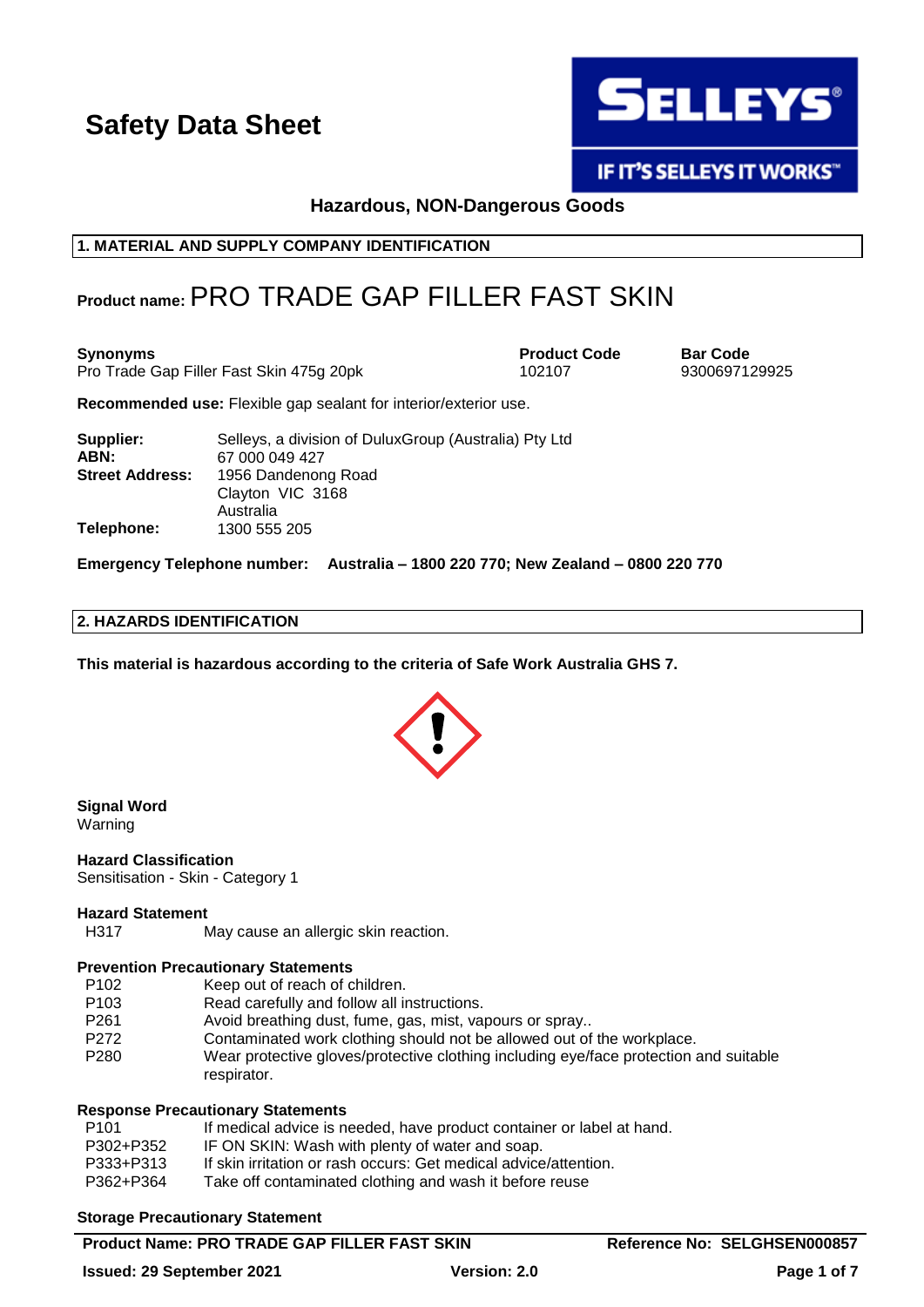

Not allocated

#### **Disposal Precautionary Statement**

P501 Dispose of contents/container in accordance with local, regional, national and international regulations.

#### **Poison Schedule:** Not Applicable

## **DANGEROUS GOOD CLASSIFICATION**

Not classified as Dangerous Goods by the criteria of the "Australian Code for the Transport of Dangerous Goods by Road & Rail" and the "New Zealand NZS5433: Transport of Dangerous Goods on Land".

| <b>3. COMPOSITION INFORMATION</b>                                                                                                                           |                         |                                                        |
|-------------------------------------------------------------------------------------------------------------------------------------------------------------|-------------------------|--------------------------------------------------------|
| <b>CHEMICAL ENTITY</b>                                                                                                                                      | CAS NO                  | <b>PROPORTION</b>                                      |
| 5-Chloro-2-methyl-4-isothiazolin-3-one (CMIT)<br>2-Methyl-2H-isothiazol-3-one (MIT)<br>Ingredients determined to be non-hazardous or below reporting limits | 26172-55-4<br>2682-20-4 | $<$ 0.05 % (w/w)<br>$<$ 0.05 % (w/w)<br><b>Balance</b> |
|                                                                                                                                                             |                         | 100%                                                   |

#### **4. FIRST AID MEASURES**

If poisoning occurs, contact a doctor or Poisons Information Centre (Phone Australia 131 126, New Zealand 0800 764 766).

**Inhalation:** Remove victim from exposure - avoid becoming a casualty. Remove contaminated clothing and loosen remaining clothing. Allow patient to assume most comfortable position and keep warm. Keep at rest until fully recovered. Seek medical advice if effects persist.

**Skin Contact:** Effects may be delayed. If skin or hair contact occurs, remove contaminated clothing and flush skin and hair with running water. If swelling, redness, blistering or irritation occurs seek medical assistance.

**Eye contact:** If in eyes wash out immediately with water. In all cases of eye contamination it is a sensible precaution to seek medical advice.

**Ingestion:** Rinse mouth with water. If swallowed, do NOT induce vomiting. Give a glass of water to drink. Never give anything by the mouth to an unconscious patient. If vomiting occurs give further water. Seek medical advice.

**PPE for First Aiders:** Wear safety shoes, overalls, gloves, safety glasses. Available information suggests that gloves made from nitrile rubber should be suitable for intermittent contact. However, due to variations in glove construction and local conditions, the user should make a final assessment. Always wash hands before smoking, eating, drinking or using the toilet. Wash contaminated clothing and other protective equipment before storing or re-using.

**Notes to physician:** Treat symptomatically. Effects may be delayed.

| <b>5. FIRE FIGHTING MEASURES</b> |  |
|----------------------------------|--|
|                                  |  |

**Hazchem Code:** Not applicable.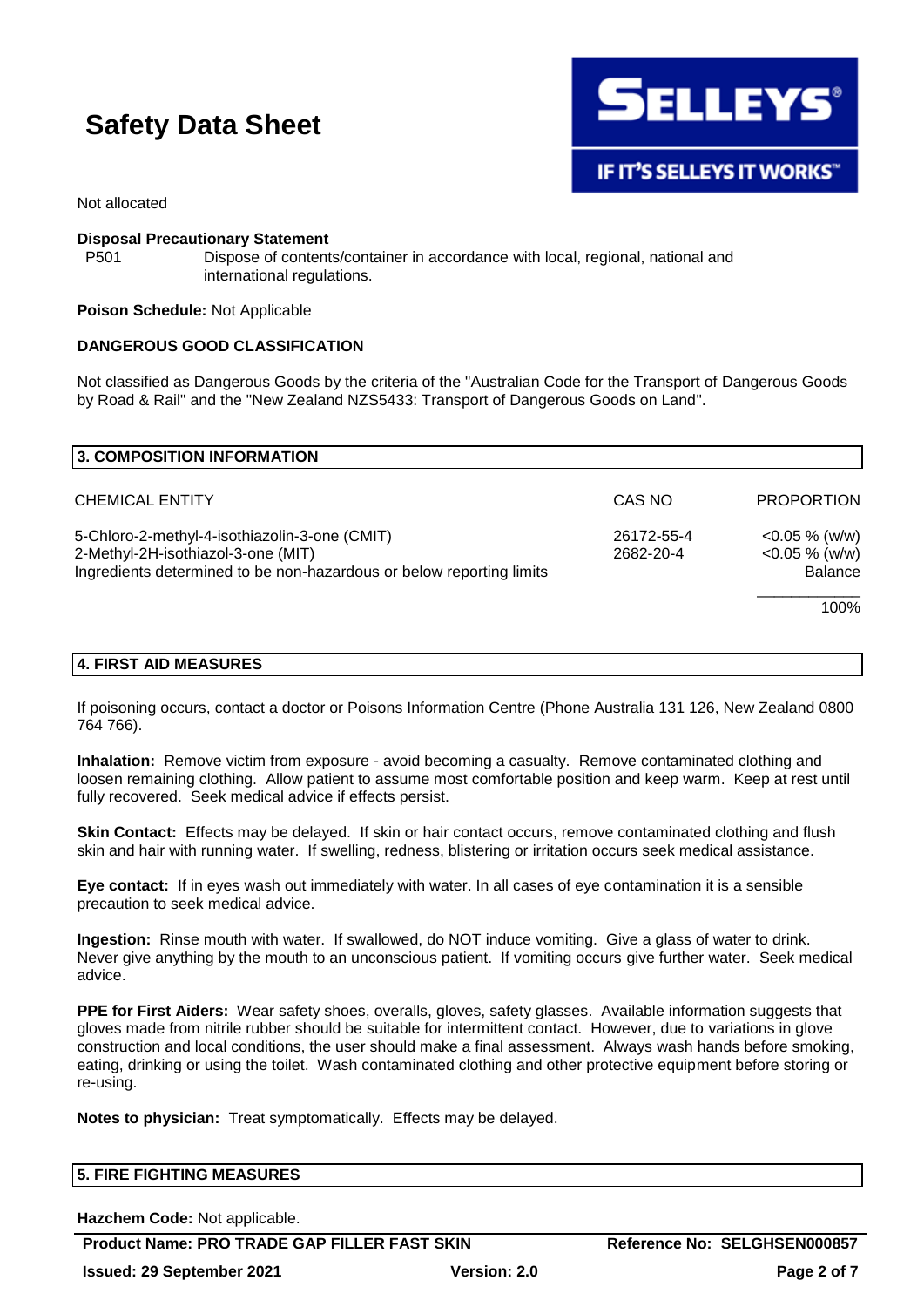

**Suitable extinguishing media:** If material is involved in a fire use water fog (or if unavailable fine water spray), alcohol resistant foam, standard foam, dry agent (carbon dioxide, dry chemical powder).

**Specific hazards:** Non-combustible material.

**Fire fighting further advice:** Not combustible, however following evaporation of aqueous component residual material can burn if ignited.

## **6. ACCIDENTAL RELEASE MEASURES**

#### **SMALL SPILLS**

Wear protective equipment to prevent skin and eye contamination. Avoid inhalation of vapours or dust. Wipe up with absorbent (clean rag or paper towels). Collect and seal in properly labelled containers or drums for disposal.

## **LARGE SPILLS**

Clear area of all unprotected personnel. Slippery when spilt. Avoid accidents, clean up immediately. Wear protective equipment to prevent skin and eye contamination and the inhalation of dust. Work up wind or increase ventilation. Cover with damp absorbent (inert material, sand or soil). Sweep or vacuum up, but avoid generating dust. Collect and seal in properly labelled containers or drums for disposal. If contamination of crops, sewers or waterways has occurred advise local emergency services.

## **Dangerous Goods - Initial Emergency Response Guide No:** Not applicable

## **7. HANDLING AND STORAGE**

**Handling:** Avoid eye contact and skin contact. Avoid inhalation of dust.

**Storage:** Store in a cool, dry, well-ventilated place and out of direct sunlight. Store away from foodstuffs. Store away from incompatible materials described in Section 10. Store away from sources of heat and/or ignition. Keep container standing upright. Keep containers closed when not in use - check regularly for spills.

## **8. EXPOSURE CONTROLS / PERSONAL PROTECTION**

**National occupational exposure limits:** No value assigned for this specific material by Safe Work Australia.

**Biological Limit Values:** As per the "National Model Regulations for the Control of Workplace Hazardous Substances (Safe Work Australia)" the ingredients in this material do not have a Biological Limit Allocated.

**Engineering Measures:** Natural ventilation should be adequate under normal use conditions.

**Personal Protection Equipment:** SAFETY SHOES, OVERALLS, GLOVES, SAFETY GLASSES.

Wear safety shoes, overalls, gloves, safety glasses. Available information suggests that gloves made from nitrile rubber should be suitable for intermittent contact. However, due to variations in glove construction and local conditions, the user should make a final assessment. Always wash hands before smoking, eating, drinking or using the toilet. Wash contaminated clothing and other protective equipment before storing or re-using.

**Hygiene measures:** Keep away from food, drink and animal feeding stuffs. When using do not eat, drink or smoke. Wash hands prior to eating, drinking or smoking. Avoid contact with clothing. Avoid eye contact and skin contact. Avoid inhalation of dust. Ensure that eyewash stations and safety showers are close to the workstation location.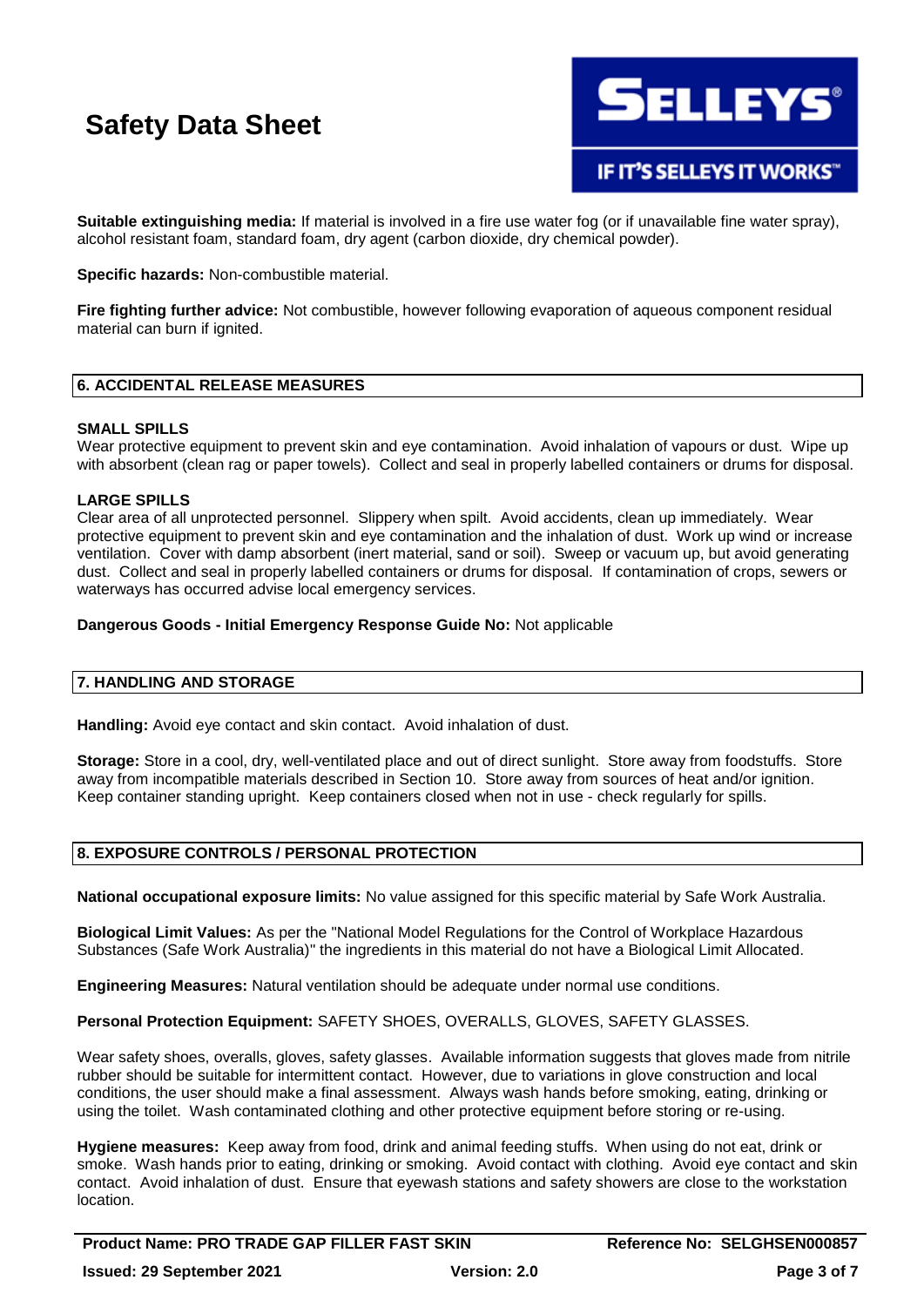

**IF IT'S SELLEYS IT WORKS"** 

#### **9. PHYSICAL AND CHEMICAL PROPERTIES**

**Form:** Paste **Colour:** White **Odour:** Mild, characteristic

**Solubility:** Dispersible in water. **Specific Gravity:** 1.60 - 1.65 **Relative Vapour Density (air=1):** >1 **Vapour Pressure (20 °C):** N Av **Flash Point (°C):** N App **Flammability Limits (%):** N App **Autoignition Temperature (°C):** N Av **Melting Point/Range (°C):** N Av **Boiling Point/Range (°C):** Approx. 100 **pH:** N Av **Viscosity:**  $>21$  mm<sup>2</sup>/s @ 40 °C **Total VOC (g/Litre):** N Av

(Typical values only - consult specification sheet)  $N Av = Not available, N App = Not applicable$ 

## **10. STABILITY AND REACTIVITY**

**Chemical stability:** This material is thermally stable when stored and used as directed.

**Conditions to avoid:** Elevated temperatures and sources of ignition.

**Incompatible materials:** Oxidising agents.

**Hazardous decomposition products:** Oxides of carbon and nitrogen, smoke and other toxic fumes.

**Hazardous reactions:** No known hazardous reactions.

#### **11. TOXICOLOGICAL INFORMATION**

No adverse health effects expected if the product is handled in accordance with this Safety Data Sheet and the product label. Symptoms or effects that may arise if the product is mishandled and overexposure occurs are:

#### **Acute Effects**

**Inhalation:** Material may be an irritant to mucous membranes and respiratory tract.

**Skin contact:** Contact with skin may result in irritation. A skin sensitiser. Repeated or prolonged skin contact may lead to allergic contact dermatitis.

**Ingestion:** Swallowing can result in nausea, vomiting and irritation of the gastrointestinal tract.

**Eye contact:** May be an eye irritant. Exposure to the dust may cause discomfort due to particulate nature. May cause physical irritation to the eyes.

#### **Acute toxicity**

**Inhalation:** This material has been classified as not hazardous for acute inhalation exposure. Acute toxicity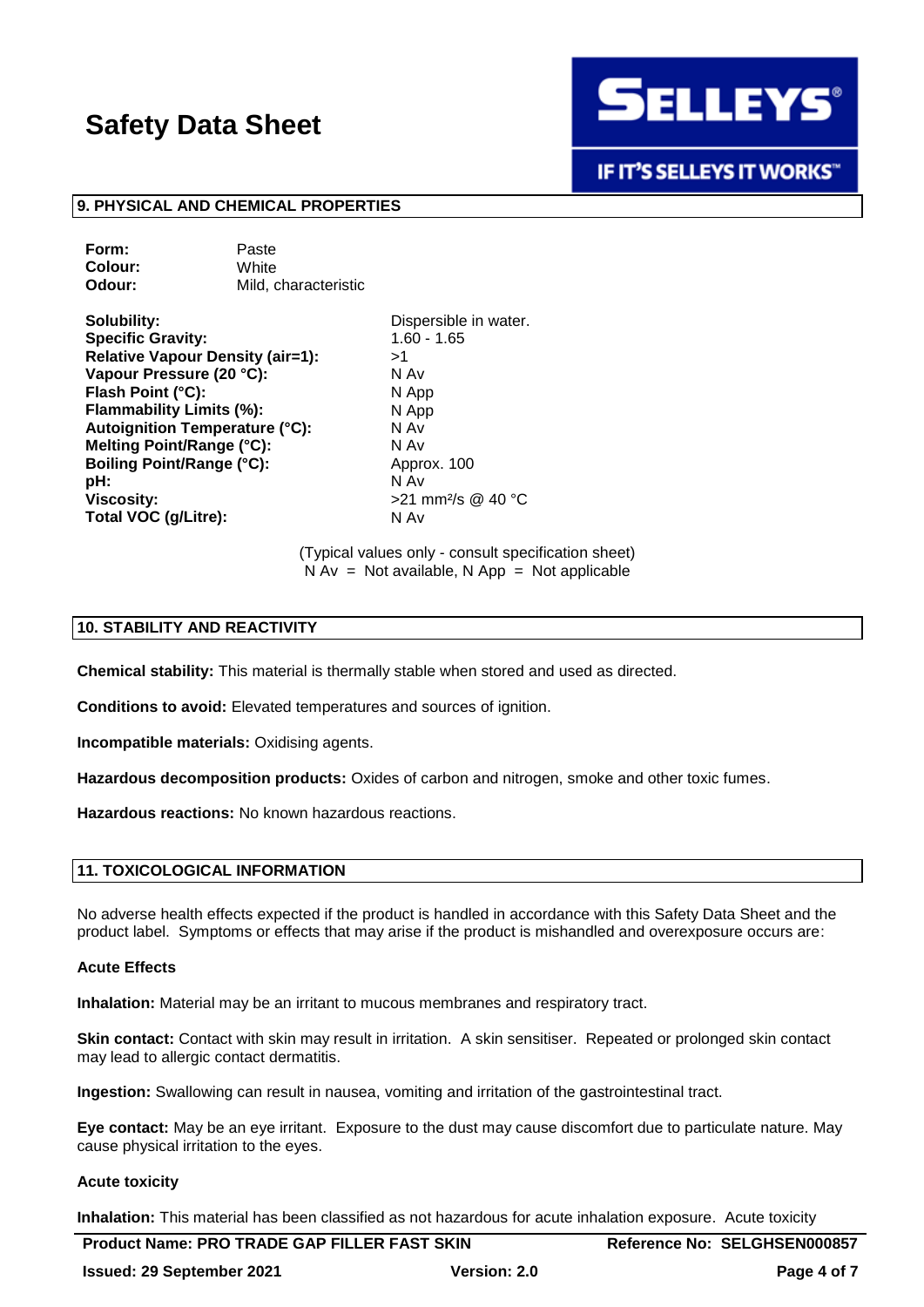

estimate (based on ingredients):  $LC_{50} > 5.0$  mg/L for dust.

**Skin contact:** This material has been classified as not hazardous for acute dermal exposure. Acute toxicity estimate (based on ingredients):  $LD_{50} > 2,000$  mg/Kg bw

**Ingestion:** This material has been classified as not hazardous for acute ingestion exposure. Acute toxicity estimate (based on ingredients):  $LD_{50} > 2,000$  mg/Kg bw

**Corrosion/Irritancy:** Eye: this material has been classified as not corrosive or irritating to eyes. Skin: this material has been classified as not corrosive or irritating to skin.

**Sensitisation:** Inhalation: this material has been classified as not a respiratory sensitiser. Skin: this material has been classified as a Category 1 Hazard (skin sensitiser).

**Aspiration hazard:** This material has been classified as not an aspiration hazard.

**Specific target organ toxicity (single exposure):** This material has been classified as not a specific hazard to target organs by a single exposure.

#### **Chronic Toxicity**

**Mutagenicity:** This material has been classified as not a mutagen.

**Carcinogenicity:** This material has been classified as not a carcinogen.

**Reproductive toxicity (including via lactation):** This material has been classified as not a reproductive toxicant.

**Specific target organ toxicity (repeat exposure):** This material has been classified as not a specific hazard to target organs by repeat exposure.

## **12. ECOLOGICAL INFORMATION**

Avoid contaminating waterways.

**Acute aquatic hazard:** This material has been classified as not hazardous for acute aquatic exposure. Acute toxicity estimate (based on ingredients): > 100 mg/L

**Long-term aquatic hazard:** This material has been classified as not hazardous for chronic aquatic exposure. Non-rapidly or rapidly degradable substance for which there are adequate chronic toxicity data available OR in the absence of chronic toxicity data, Acute toxicity estimate (based on ingredients): >100 mg/L, where the substance is not rapidly degradable and/or BCF  $\lt$  500 and/or log K<sub>ow</sub>  $\lt$  4.

**Ecotoxicity:** No information available.

**Persistence and degradability:** No information available.

**Bioaccumulative potential:** No information available.

**Mobility:** No information available.

## **13. DISPOSAL CONSIDERATIONS**

Persons conducting disposal, recycling or reclamation activities should ensure that appropriate personal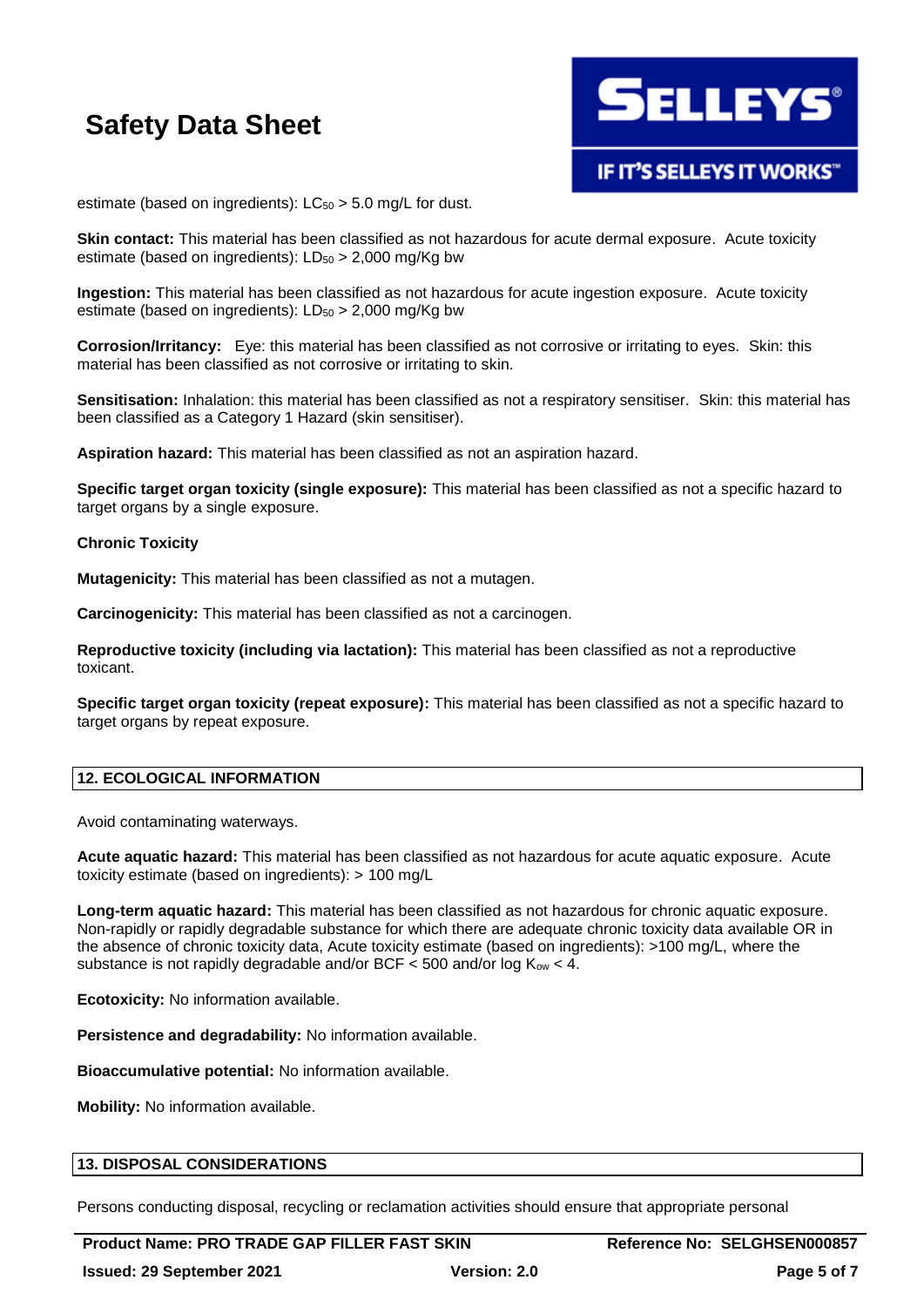

IF IT'S SELLEYS IT WORKS"

protection equipment is used, see "Section 8. Exposure Controls and Personal Protection" of this SDS.

If possible material and its container should be recycled. If material or container cannot be recycled, dispose in accordance with local, regional, national and international Regulations.

## **14. TRANSPORT INFORMATION**

#### **ROAD AND RAIL TRANSPORT**

Not classified as Dangerous Goods by the criteria of the "Australian Code for the Transport of Dangerous Goods by Road & Rail" and the "New Zealand NZS5433: Transport of Dangerous Goods on Land".

#### **MARINE TRANSPORT**

Not classified as Dangerous Goods by the criteria of the International Maritime Dangerous Goods Code (IMDG Code) for transport by sea.

#### **AIR TRANSPORT**

Not classified as Dangerous Goods by the criteria of the International Air Transport Association (IATA) Dangerous Goods Regulations for transport by air.

## **15. REGULATORY INFORMATION**

#### **This material is not subject to the following international agreements:**

Montreal Protocol (Ozone depleting substances) The Stockholm Convention (Persistent Organic Pollutants) The Rotterdam Convention (Prior Informed Consent) Basel Convention (Hazardous Waste) International Convention for the Prevention of Pollution from Ships (MARPOL)

## **This material/constituent(s) is covered by the following requirements:**

The Standard for the Uniform Scheduling of Medicines and Poisons (SUSMP) established under the Therapeutic Goods Act (Commonwealth): Not Applicable.

AICIS Status: Formulations where all components AIIC listed.

NZ EPA Status: All components of this product are listed on or exempt from the New Zealand Inventory of Chemical (NZIoC).

**HSNO Group Standard:** HSR002670 - Surface Coatings and Colourants (Subsidiary Hazard) Group Standard 2020

#### **16. OTHER INFORMATION**

Reason for issue: Revised

This Safety Data Sheet has been prepared by Chemical Data Services Pty Ltd (chemdata.com.au) on behalf of its client.

Safety Data Sheets are updated frequently. Please ensure that you have a current copy.

This SDS summarises at the date of issue our best knowledge of the health and safety hazard information of the product, and in particular how to safely handle and use the product in the workplace. Since the company cannot anticipate or control the conditions under which the product may be used, each user must, prior to usage, review